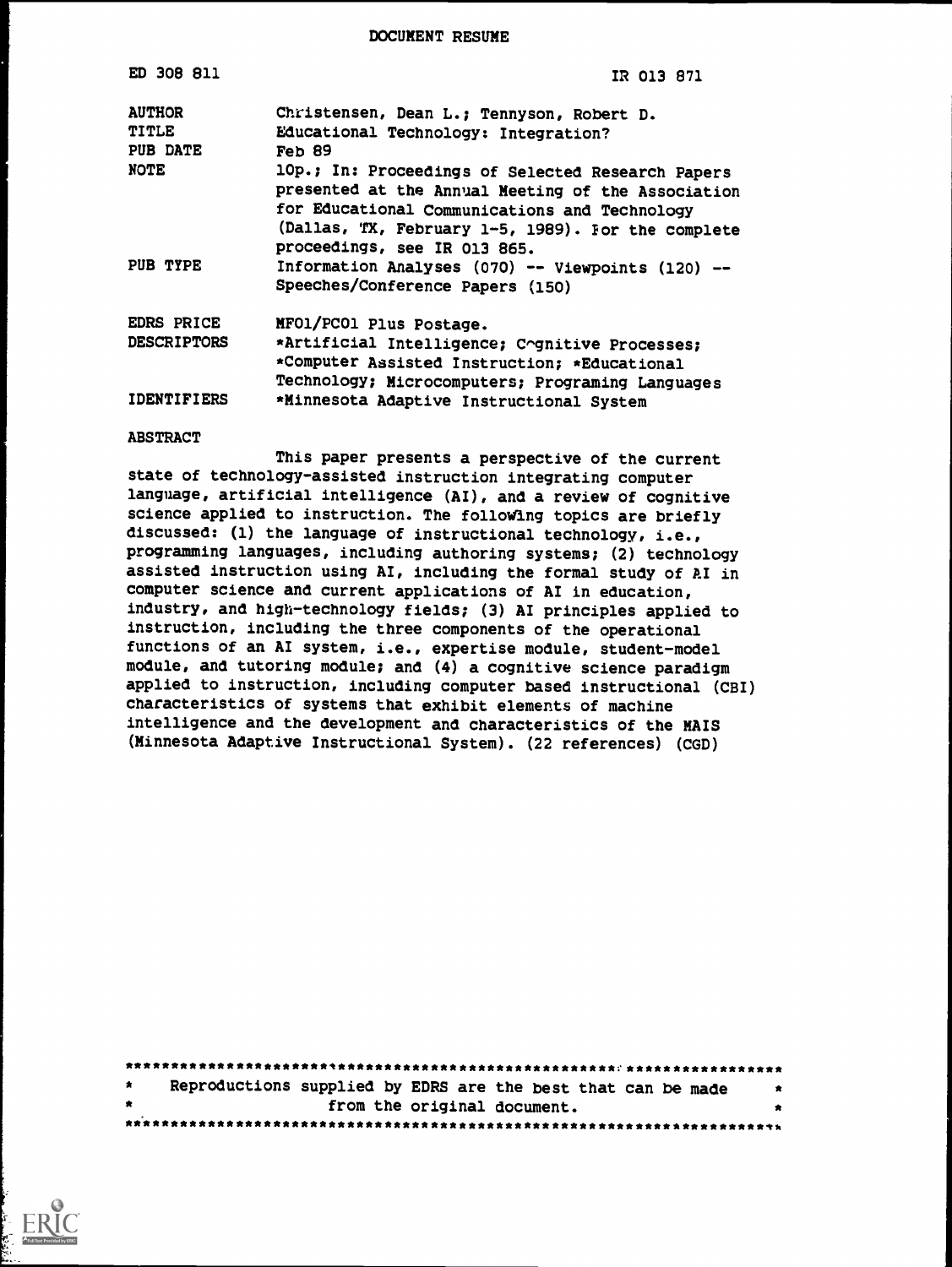$\bullet$ 

e

U **S** OEPARTMENT OF EDUCATION<br>O fice of Educational Research and Improvement EDUCATIONAL RESOURCES INFORMATION CENTER (ERIC)

**This document has been reproduced as<br>received from the person or crganization**<br>originating it

Minor changes have been made to improve reproduction Quality

Points of view or opinions stated in this dccu<br>ment ido: not: necessarily represent official<br>OERI position or policy

Title:

# Educational Technology: Integration?

Authors:

Dean L. Christensen Robert D. Tennyson

 $87$  $\frac{1}{\sigma}$  $\boldsymbol{\alpha}$  $\left\{ \cdot \right\}$ 

"PERMISSION TO REPRODUCE THIS MATERIAL HAS BEEN GRANTED BY

Michael Simonson

BEST COPY AVAILABLE 2

TO THE EDUCATIONAL RESOURCES INFORMATION CENTER (ERIC)."

-2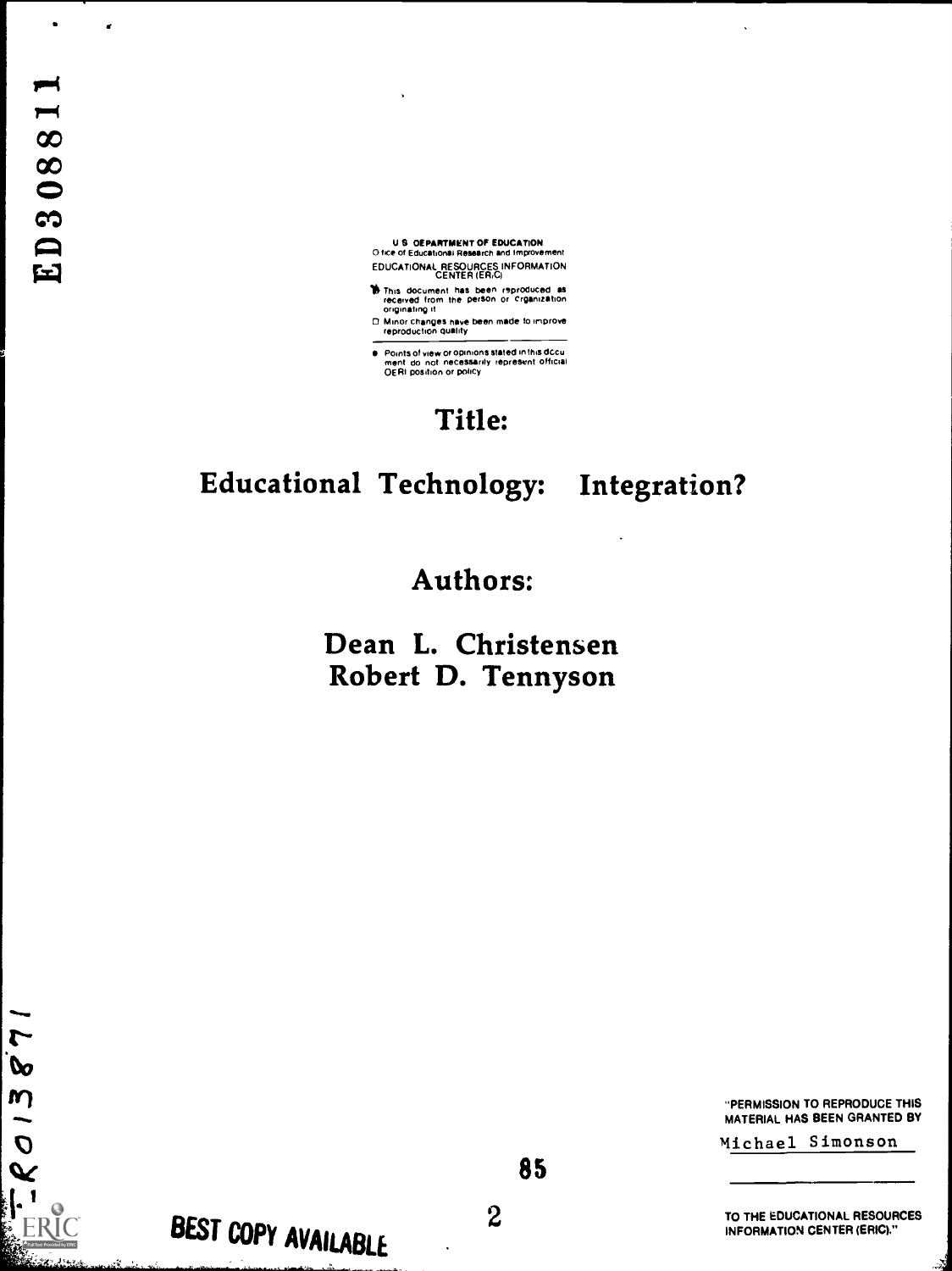Integrat!on 1

Educational Technology: Integration?

Dean L. Christensen Control Data Comporation BLCS1F 880 Queen Avenue South Bloomington, Minnesota 55440

Robert D. Tennyson University of Minnesota 178 Pillsbury Dr. S.E. Minneapolis, Minnesota 55455

February 1989

Paper presented in the symposium, Research in Computer-Based Instruction: Implications for Design, David Jonassen (Chair), at the annual meeting of the Association for Educational Communication and Technology, Dallas (February 1989)



 $\bullet$  -  $\bullet$  -  $\bullet$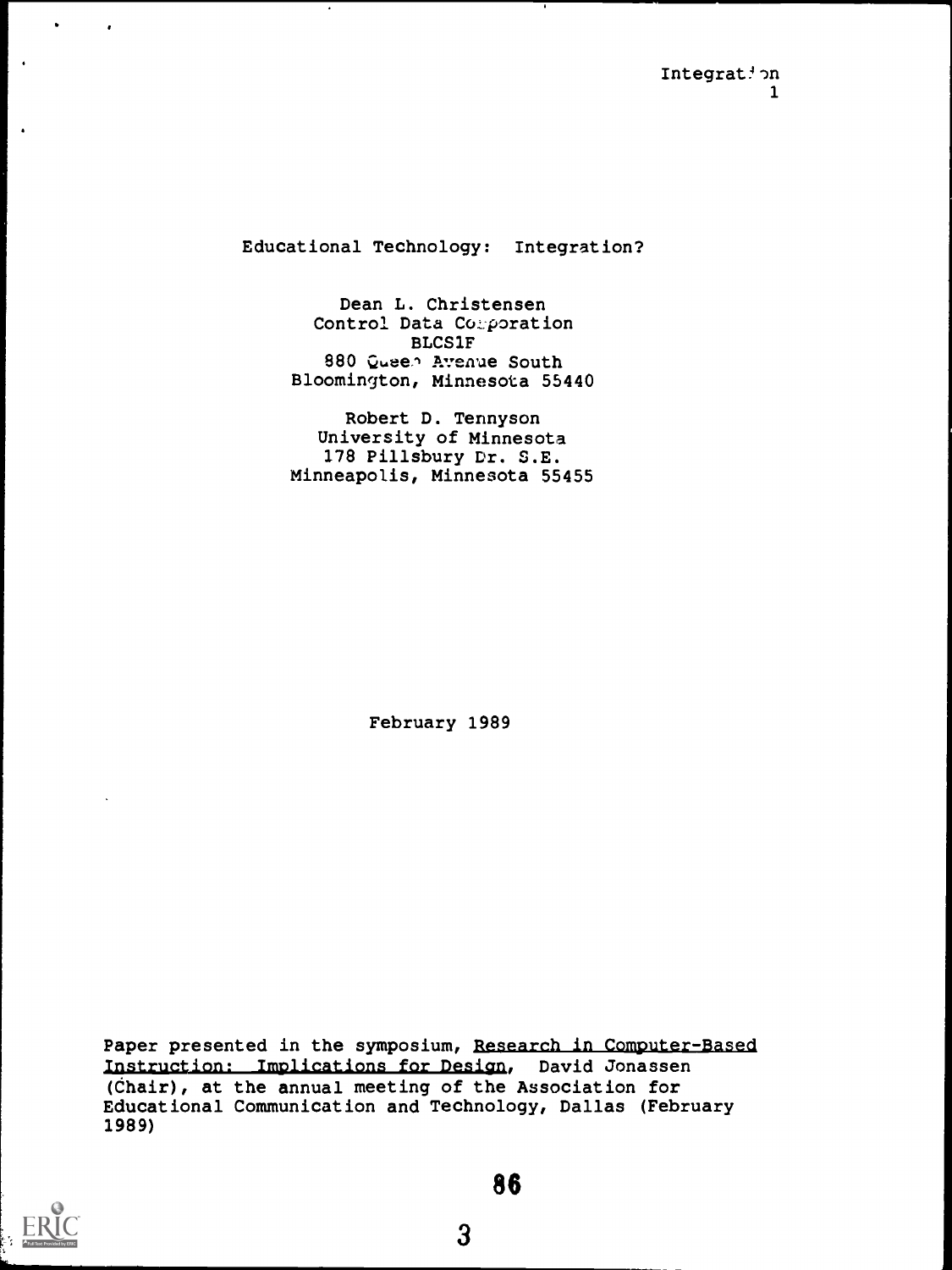Educational Technology: Integration?

Dean L. Christensen and Robert D. Tennyson Control Data Corporation University of Minnesota

## Overview

This article will present a perspective of the current state of technology-assisted instruction integrating computer lançuage, artificial intelligence (AI)) and a review of cognitive science applied to instruction.

In the past decade the availability of the microcomputer in educational technology has increased at a phenomenal rate. Today almost every student in the United States has access to a microcomputer. Routinely, instruction is included in the curriculum on computer literacy and higher level languages such as BASIC, LOGO, PASCAL and C. The age of the microcomputer and enhanced educational technology has arrived. At least, the technology has arrived; unfortunately the hardware appears to lead the market, while use of the technology for improving learning lags far behind tourses on computer literacy, languages, and the relatively few good educational software programs are beneficial, however, these courses do not meet the tremendous potential that educational technology offers in assisting educators and researchers in the quest to improve learning.

The need for basic research using this technology along with its essential attributes is of paramount importance if the situation described above is to be improved substantially. No longer are educators, students and parents going to be elated with fancy graphics, a barrage of games, aud relatively useless computer programs that do little more than a workbook. The goal of the use of the microcomputer and technology should be one of improving learning based on sound educational theory.

## The Language of Instructional Technology

A programming language (to include authoring systems) has at least three goals: 1) it is a design tool; 2) it is a vehicle for human communication; and 3) it is a vehicle for instructing a computer.

In the first of these goals, the programmer or designer must determine an overall strategy that will accomplish the instructional objectives. The designer must choose a structure that will be correct, efficient, and amenable. For practical reasons, the design is restricted by hardware (memory, processor, secondary storage, and language). When the process of desigr becomes more defined, the computer language becomes more important. The language shapes the way in which the designer thinks about problems,as does the computer language chosen. Programming languages serves as a communication medium between designer and program. First a designer must delineate what the intended instructional

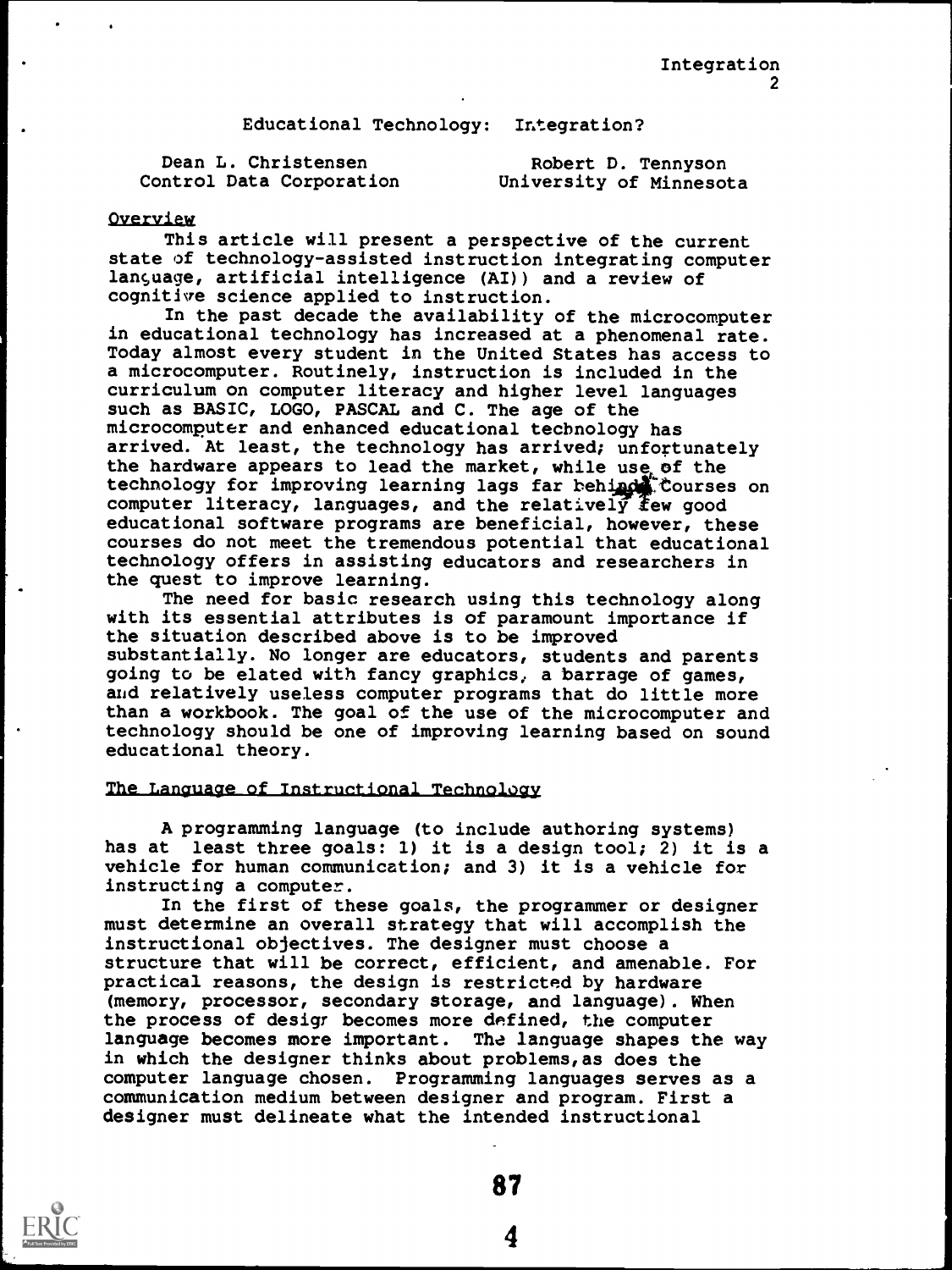Integration 3

program is to do. Too often the language will make the designer/programmer concentrate on the "how" instead of the "what". The ability to understand this paradox is crucial. The question is should every conceivable useful construct be contained in the language or should the language contain the constructs that are just right for the program/problem at hand? This decision should be based on the competency of the designer and the purpose of the instructional program. The computer must be given the instructions if the program is to run with reasonable space, time and efficiency. The above would seem to be an relatively easy problem to deal with. The reality is that what is reasonable in a language is not always efficient. Difficult and unexpected efficiency problems typically arise not from a single language feature, but rather from a combination, an interaction of several features, in which each feature seemed reasonable by itself. Choosing the proper balance between features is what has often turned out to be more difficult than expected. Software. Basically the requirements of software can be thought of in four areas: degrees of software complexity, degree of software structuredness, degree of software requirements, and degree of software reliability.

## Technology Assisted Instruction using Artificial Intelligence

The formal study of AI in computer science can be trace to the early 1960s (Feigen'oaum & Feldman, 1963). The focus was on the design of computer programs that would enhance decision making, as well as storing and retrieving information. Early attempts in cognitive science to simulate the brain with computer models stimulated interest in how to simulate decision making by experts (Amarel, 1969). The application of AI in education came through cognitive science research on problem solving (Tennyson, 1982); For the last decade, artificial intelligence has generated strong interest and enthusiasm in industry and universities; it has become an important component for research and development in high-technology fields. The phrase "Artificial Intelligence" seems randomly applied in a wide variety of contexts by a growing number of people from diverse backgrounds. At issue is the nature itself of what is called intelligent,let alone whether a machine can be intelligent (Schank,1980),(Whaland, 1981),(Weizenbaum, 1977) ,(Green, 1984). A question arises of whether rules and maxims of a general nature exist and whether they are applicable across domains (Goldstein, 1975), (Simon, 1969), (Glasser, 1984). Other issues related are the questions of can a machine emulate human intelligence, or is human intelligence emulation necessary (Hayes-Roth, 1977)? The public perception has focused on the "artificial".

Computers (machines) are performing feats that we never dreamed of. The computer science community is constantly expanding the usefulness and power of their machines. This fact is important in science and engineering, but not in AI.

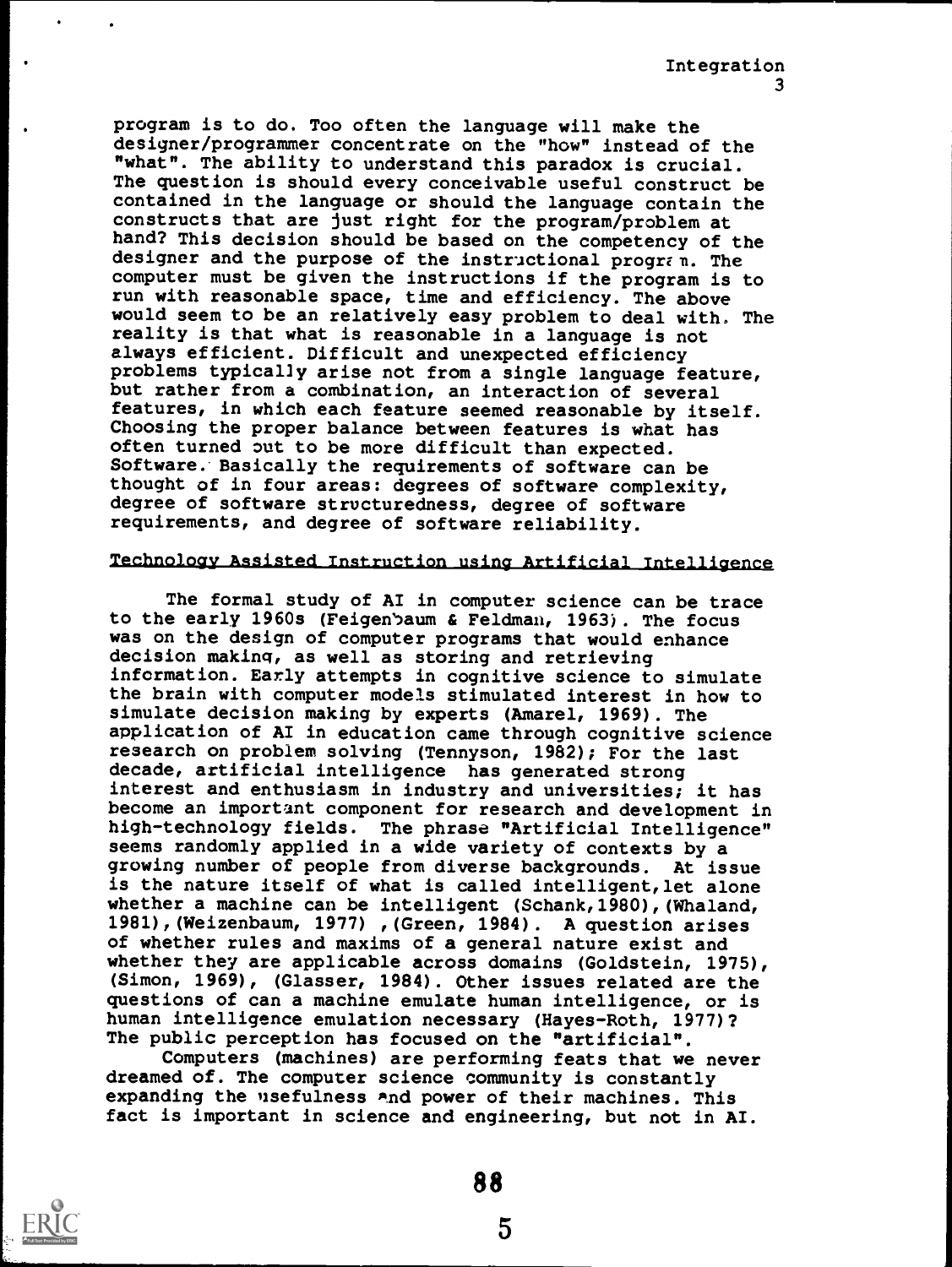Most good AI programs aren't terribly useful, and many useful, "smart": programs aren't AI at all. If this distinction were understood, we could avoid a lot of confusion and disappointment (Schank, 1980).

## Artificial Intelligence Principles Applied to Instruction

AI systems can take many forms, but essentially they arrange various components of an instructional system by using AI principles and techniques in a way which allows both the student and the program flexibility. However, in most applications AI systems act on the basis of preentered questions, anticipated answers, prespecified branches, and to some extent on the structure of domain knowledge and the student's representation of the knowledge (Feigenbaum, 1977), (Brown, 1977) .

Natural language has become an important feature of many AI systems, thus, allowing the student to generate questions and corresponding answers through a natural dialogues with the system. (Carbonell, 1970), (Waldrop, 1984), (Rosenberg, 1977). The goal then of AI systems is to improve decision making, improve learning, while increasing the accumulation of knowledge with experience (Nelison, 1971),(Tennyson, 1984). How this goal is reach and by what method, and how effectively the system operates becomes the essential question in evaluating AI systems. The operational functions of an AI system can be determined by three main components: The content (or information to be learned, the instructional strategy, and a mechanism for understanding the student's current knowledge state. These components are referred to as the expertise module, the student-model module, and the tutoring module (Clancey, Barnett & Cohen, 1982). Ideally, an expertise module should have its own problem-solving expertise as well as static knowledge of the subject matter; a student-model should have its own diagnostic capabilities, and the tutoring module should be able to provide intelligent learning guidance with its own explanatory capabilities (Tennyson & Park, in press). Early AI system mainly focused on representation of the domain knowledge. Since the mid-1970s, however, modeling the students' learning behavior and tutorial strategies for presenting the materials have been some of the main issues in the development of AI systems (Sleeman & Brown, 1982).

## Cognitive Science Paradigm Applied to Instruction

Given the memory and calculation capabilities of computers, it is possible to consider Computer Based Instructional (CBI) systems that exhibit elements of machine intelligence (that is, the ability to use new information to update files and refine the decision-making) in contrast to conventional CBI systems which offer only "dumb" management systems (for example, branching or looping programs that only

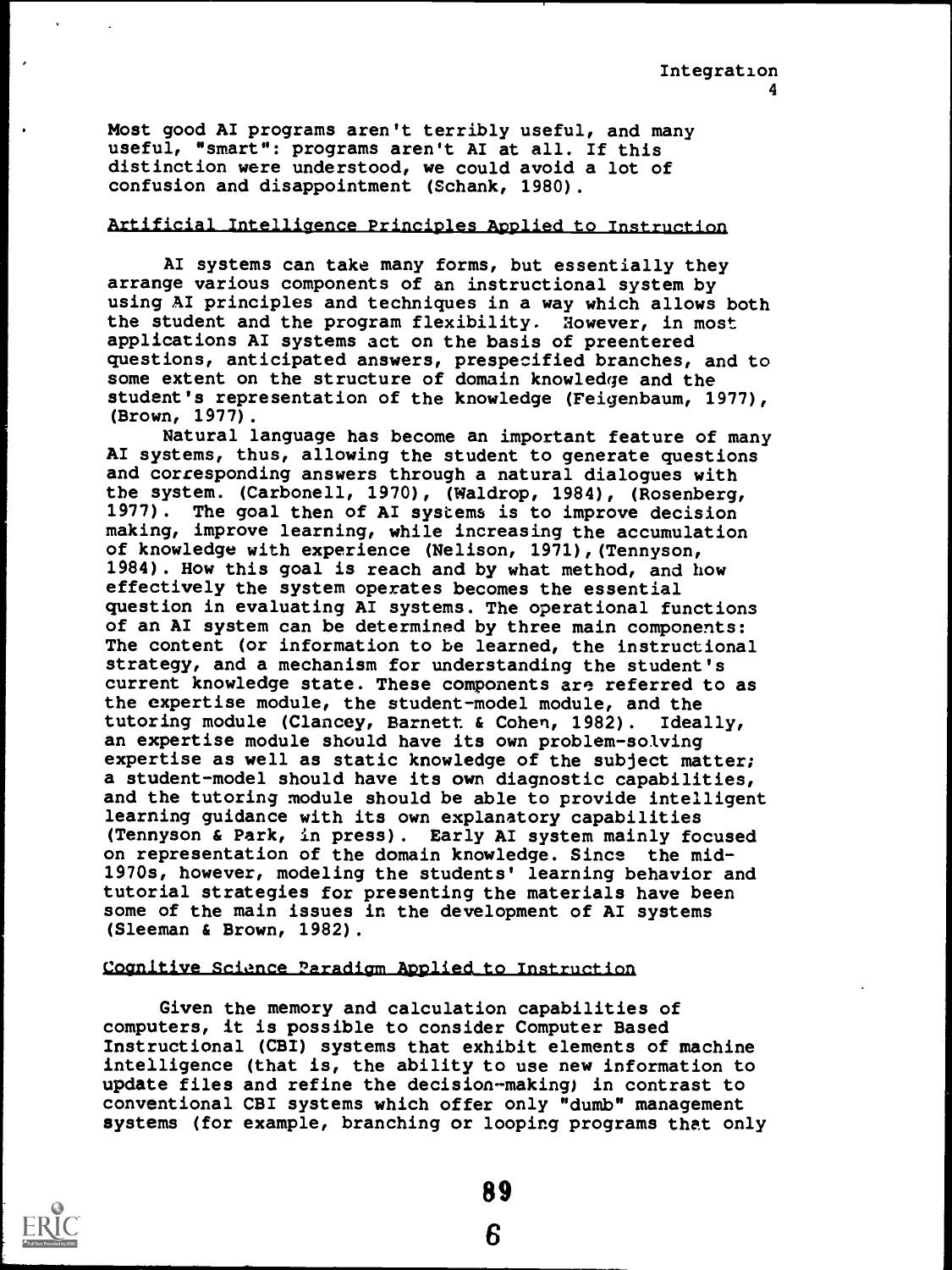consider at-the-moment information). Intelligent Computer Based Instruction can be characterized as follows:  $\binom{n}{2}$ provides an initial diagnostic assessment of each learner in reference to a given learning task, followed directly by a prescriptive instructional treatment; (b) gives a continuous, on-task assessment that iteratively updazes the diagnosis and prescription; (c) determines the amount of instruction based on learner progress toward mastery of the learning objectives; (d) selects the sequence of instruction by a response-sensitive strategy according to cognitive processing needs; (e) adjusts the moment-to-moment instructional time  $s \circ$ as to reduce off-task learning time, thereby improving the on-task learning time ratio: and (f) provides continuous advisement to the learner on learning progress and learning need(s).

Initial work on the MAIS began in reference to designing an adaptive instructional strategy for concept-learning (Tennyson, 1975). The combined work on adaptive variables and concept-learning has evolved into two major lines of inquiry -- both independent but highly supportive of the other. As investigations of the phenomena of concept-learning and rulelearning progressed, the sophistication of the MAIS has increased along with the understanding of human factors interacting with computer technology. The concept-learning theory followed in the empirical testing of the MAIS is a two-stage process of prototype formation and classification skill development (see Tennyson & Cocchiarella, in press). Concept-learning is fundamental to the acquisition of knowledge and the development of problem-solving skills; thus it is highly important that learners successfully acquire conceptual information in as effective a manner as possible (Shumway, White, Wilson, & Brombacher, 1983). From the beginning of the research, it was recognized that attributes of the computer had the potential for handling the instructional variables necessary for concept teaching while meeting the goal of attending to individual differences. This adaptive instructional system is formed from the interaction of learning theory, structure of information, and attributes of the computer-based delivery system.

The main variables of the MAIS are six conditions of instruction: a) amount of instruction, b) sequence of instruction, c) display time interval, d) advisement, e) embedded refreshment and remediation, and f) format of information (examples). The above conditions of instruction represent the means by which the MAIS interacts with learning theory, information structure, and delivery systems. The philosophy of the MAIS follows a cognitive psychology theory of learning that applies specifically to the memory processes of information storage and retrieval. Briefly, the cognitive learning theory of the MAIS holds that knowledge ncquisition is best accomplished through experience -- both of an expository (statement) form and interogatory (question) form; also, that using knowledge for. problem-solving and creative

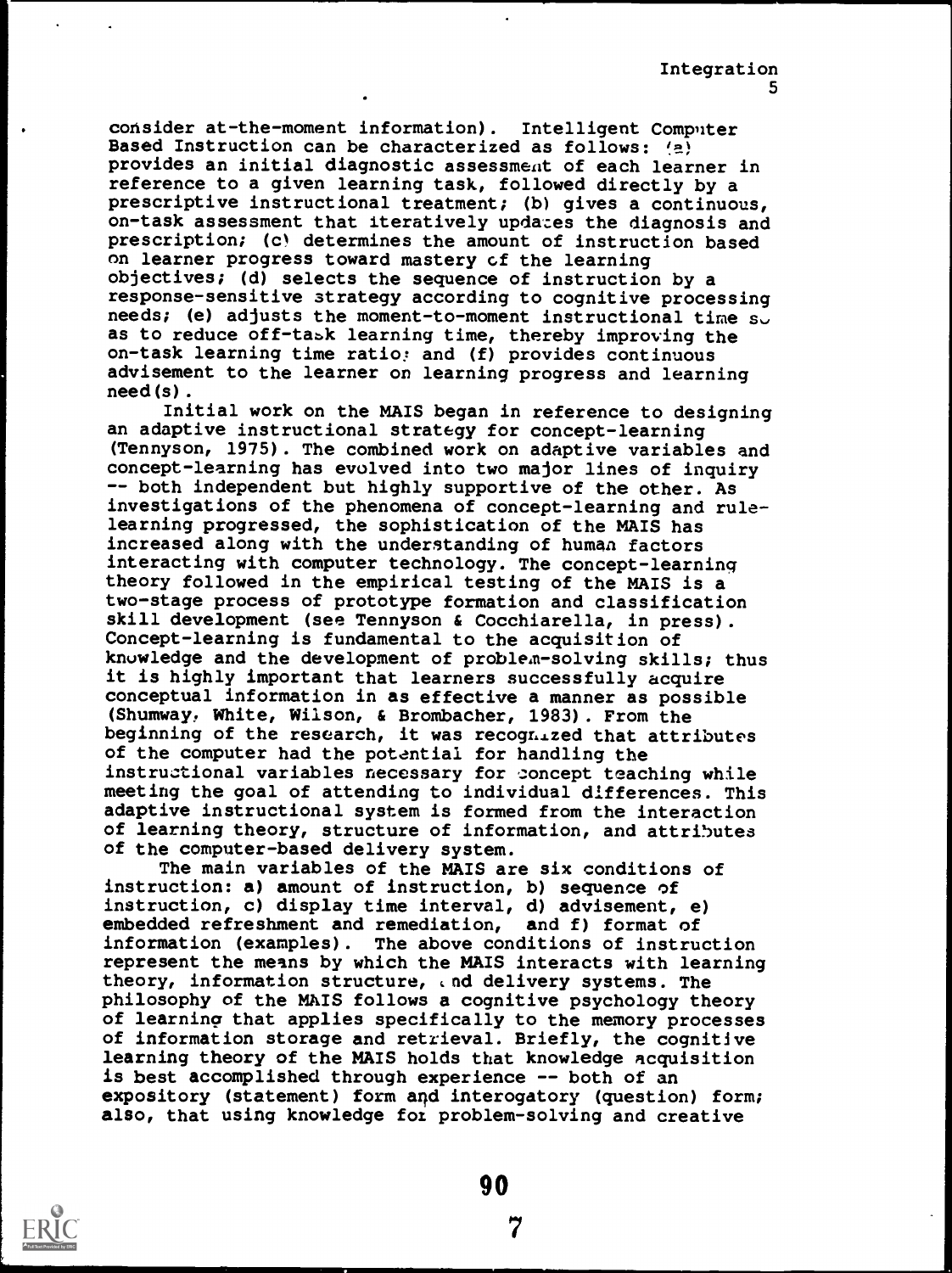thinking requires practice. Furthermore, learning is viewed as a range of cognitive processing proceeding from the acquisition conceptual knowledge and skills to, finally, acquisition of the ability to generate new knowledge (productive thinking).

Formally designed and controlled instructional systems seem to offer the best means for facilitating learning during the initial and transition stages, while less formal systems offer more suitable means for the higher levels of productive thinking. In operation, the MAIS focuses on the transition area of learning (especially, the learning of concepts and rules), although the intention is that the MAIS offers a more efficient means for the initial acquisition of knowledge. Because learning at the highest level of cognition is not the acquisition of new, external knowledge but the use of existing knowledge in productive thinking, other less structured instructiona<sup>-</sup> experiences seem to be more appropriate (for example, computer-based simulations). The remainder of this section will define the theoretical basis of the MAIS according to each of the conditions of instruction.

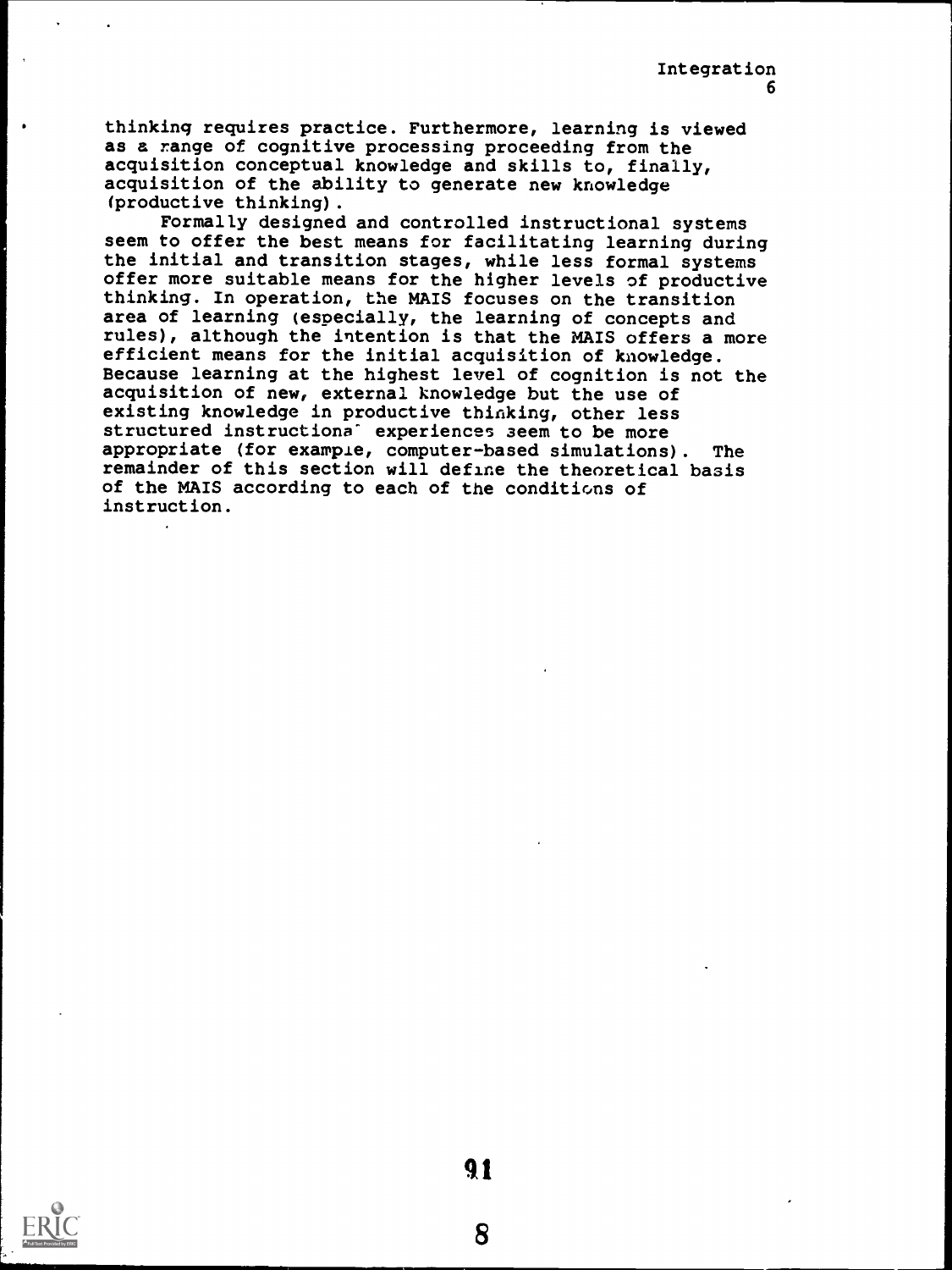#### References

- Amarel, S. (1983). Problems of representation in heuristic problem solving. Related issue in the development of expert system. In R. Groner, M. Groner & W.F. Beschof, (eds.), Methods of heuristics. Hillsdale, NJ: Earlbaum.
- Brown, J.S. (1977). Artificial intelligence and learning strategies. Cambridge, MA: Bolt, Beranek and Newman, Inc.
- Carbonell, J. (1970). AI in CAI: An artificial intelligence approach to computer-assisted instruction. Transaction on 1Man-Machine Systeme, 11, 180-202.
- Clancey, W.J., Barnett, J.J., & Cohen, P.R. (1982). Applications-oriented AI research: Education. In A. Barr & E. Feigenbaum (Eds.), The handbook of artificial intelligence; VclumeII. Los Altos, CA: Kaufmann.
- Feigenbaum, E.A. (1977). The art of artificial intelligence. proceedings of the 5th International Joint Conference on Artificial Intelligence. Cambridge, MA: MIT Press.
- Feigenbaum, E.A., & Feldman, J. (Eds.), (1963). Computer and thought. New York, NY: McGraw-Hill.
- Glasser, R. (1984). Education and thinking: The role of knowledge. American Psychologist, 39, 93-104.
- Goldstein, I.P. (1975). Artificial intelligence, langauge and the study of knowledge. (RIE) Washington, D.C. : National Inst\_tution of Education.
- Green, J.0 (1984). Making computers smarter: A look at the controversial field of artificial intelligence. popular Computing,  $3, 96-104$ .
- Hayes-Roth, B. (1977). Implication of human processing for the design of artificial knowledge systems. (Rand-P-5854) Santa Monica, CA: Rand Corporation.
- Neilson, N.J. (1971). Problem solving methods in artificial intelligence. New York: McGraw-Hill.
- .Schank, R.C. (1980). How much intelligence is there in artificial intelligence? Intelligence, 4, 80-85.



 $\mathbf{v} = \mathbf{0}$ 

 $\sim$